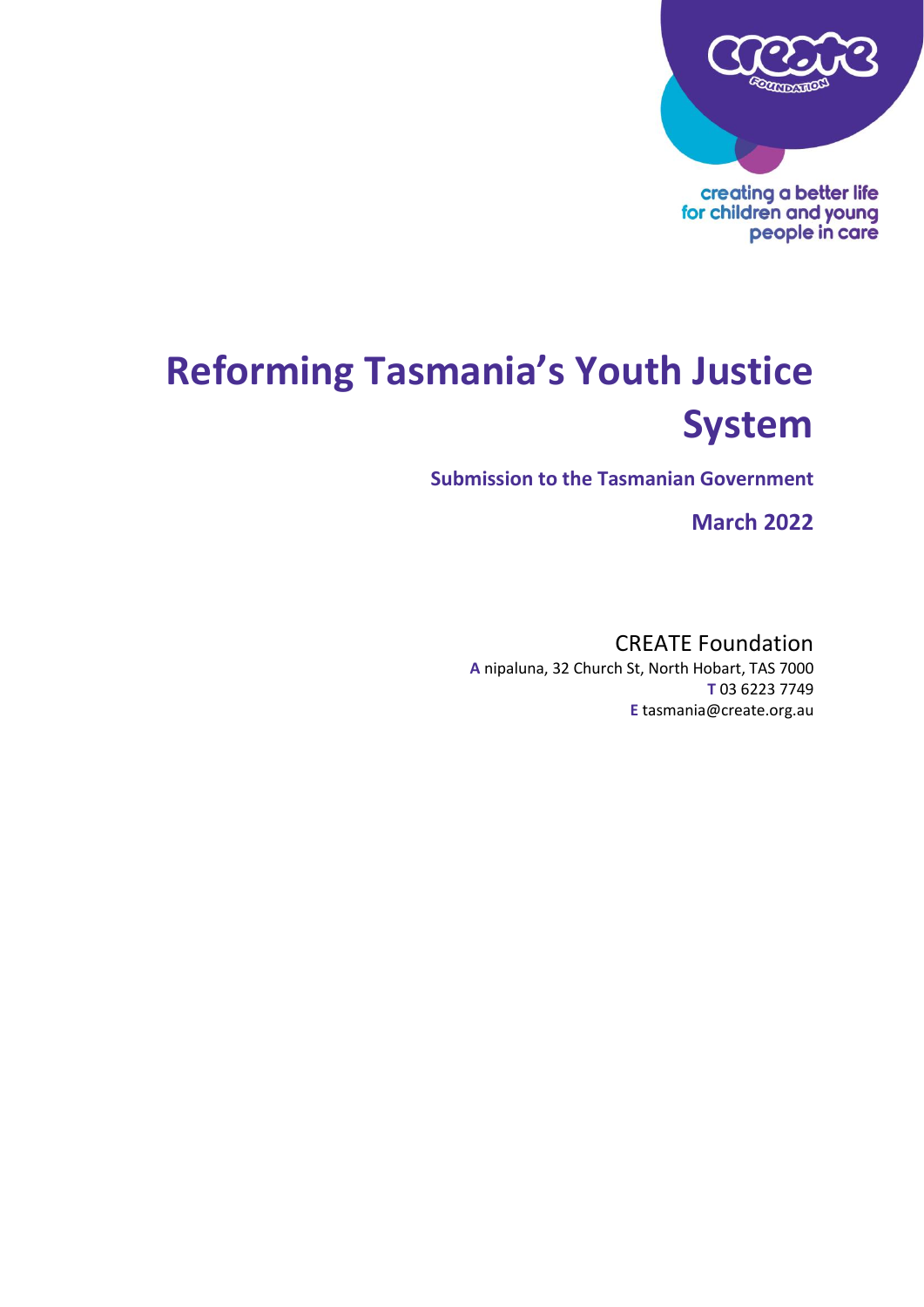

### **Introduction**

CREATE welcomes the opportunity to comment and share information as Tasmania seeks to reform its youth justice system.

Young people with an out-of-home care experience are significantly overrepresented in the youth justice system, particularly statutory detention (Australian Institute of Health and Welfare, 2020; Mendes et al., 2014b). CREATE believes this overrepresentation is unacceptable. Children and young people typically enter out-of-home care because of abuse, neglect or domestic violence, and consequently many have experienced complex relational trauma (Bailey et al., 2019). This population are at risk of contact with the justice system, and often present with complex needs, which the youth justice system is frequently not equipped to meet (Baidawi, 2020). Rather than being therapeutic, contact with the justice system can further entrench disadvantage and re-traumatise young people with an out-of-home care experience.

CREATE continues to advocate for a trauma-informed youth justice system. CREATE recommends that justice system professionals are provided with additional training in trauma-informed responses to young people, and that at every level of contact, young people are provided wholistic, trauma informed support. The provision of increased trauma-informed support aligns with research and the recommendations of young people with experiences with out-of-home care and the justice system (CREATE, 2018b).

As the national peak body and systemic advocate representing children and young people with a care experience, we would like to highlight the words of young people. Our submission below is based on the responses of young people who have participated in CREATE's consultations and research reports, and is supported by academic research.

## **Young people with an out-of-home care experience are overrepresented in the youth justice system**

Research shows that children and young people who have been abused or neglected are at greater risk of engaging in criminal activity and of entering the youth justice system (Atkinson, 2018). Oftentimes, these children and young people also have an out-of-home care experience and CREATE believes the over-representation of young people with a care experience in the youth justice system is unacceptable (CREATE, 2018a).

The Australian Institute of Health and Welfare found that of the 7,904 young people under youth justice supervision in 2018-2019, more than half (54%) had also received child protection services in the previous five years. The proportion of "cross-over" contact was increased further when young people were First Nations Australians, female, or had their first contact with youth justice between the ages of 10 and 13 (61%, 71%, and 71% respectively had contact with child protection services in the previous five years). It is worth noting that although the proportion of young people under youth justice orders who had contact with child protection was approximately 1 in 2, among the general population in Australia, only 1 in 33 (3%) young people had contact with the child protection system in 2018 - 2019 (Australian Institute of Health and Welfare, 2020). These figures highlight the extreme overrepresentation of young people with an out-of-home care experience in the youth justice system. CREATES believes this overrepresentation is unacceptable and warrants serious concern from all Australian governments.

Of particular concern is the overrepresentation of First Nations young people in the justice system. First Nations young people are 17 times more likely to have youth justice contact compared to non-Indigenous young people (Baidawi, 2020). Moreover, Indigenous youth are more likely to be charged with a higher number of offences, more likely to be convicted at an earlier age and more likely to be placed in detention facilities (Baldry et al. 2016). The Uluru Statement from the Heart states, "Proportionally, we are the most incarcerated people on the planet. We are not innately criminal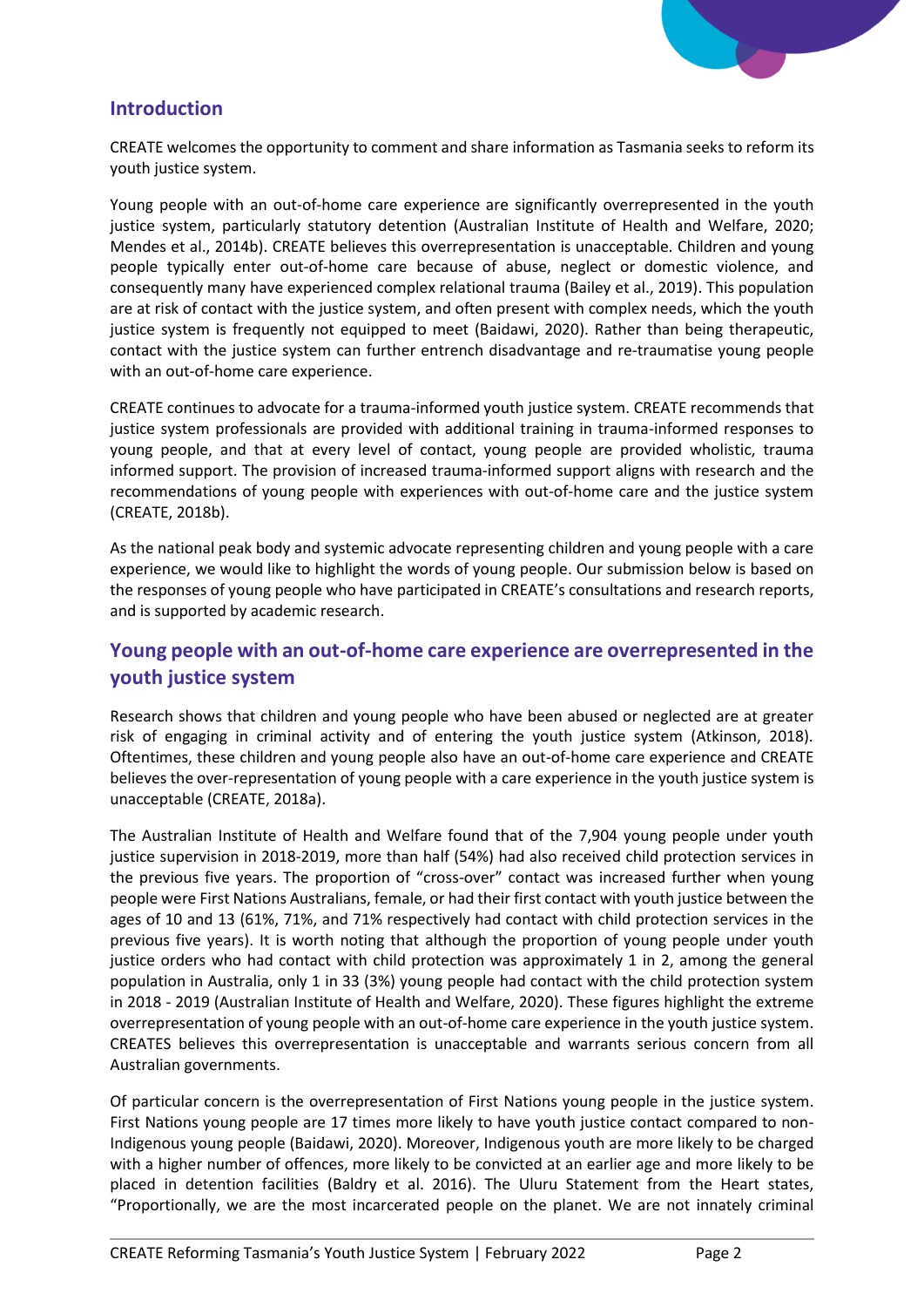

people…And our youth languish in detention in obscene numbers. They should be our hope for the future. The dimensions of our crisis tell plainly the structural nature of our problem. This is the torment of our powerlessness." (2017).

Young people with disabilities, particularly cognitive, mental, or neurodevelopmental disabilities, are also disproportionately involved in the youth justice system at an earlier age (Maclean et al., 2017). In general, young people who have had early justice system involvement have more complex support needs, and have experienced greater maltreatment in their lives (Cho et al., 2019). However, earlier contact with the justice system can entrench disadvantage as it is associated with an increased likelihood that a young people will re-offend (Australian Institute of Health and Welfare, 2020).

Findings from CREATE's latest report, *Transitioning to adulthood from out-of-home care: Independence or interdependence?,* presenting data from 325 care leavers, showed that 37% of respondents had been involved with the youth justice system whilst in care, and 21% were involved after exiting care (McDowall, 2020). Aboriginal and Torres Strait Islander care leavers were also more likely to have been involved with youth justice after leaving care (31%) compared to non-Indigenous care leavers (18%).

CREATE advocates that there needs to be a prioritisation of prevention strategies across state and territory governments that address the root causes of youth offending to ensure the needs of these young people are met. This includes raising the minimum age of criminal responsibility from 10 years to at least 14 years of age (as advocated by the United Nations), and additional strategies such as greater investment in diversionary strategies that utilise existing community-based services, increased collaboration between youth justice and child protection systems, and the adoption of a traumainformed youth justice system. Such reform will assist young people achieve their best outcomes, but also lead to reduced recidivism and increased safety for communities (CREATE, 2018a).

# **How do we better deliver services to meet the needs of children and young people who are at greatest risk of offending?**

Consideration of the risk factors for youth offending gives insight into the early intervention strategies which may meet the needs of this population. Many of these risk factors are relevant or specific to young people with an out-of-home experience. These include: maltreatment (such as abuse or neglect), placement in out-of-home-care, exposure to offending peers, placement instability and lack of support when transitioning from out-of-home care (Cutuli et al., 2016; Malvaso et al., 2017; Mendes et al., 2014a; Widom, et al., 2018). Young people often enter care due to maltreatment, may experience additional trauma in out-of-home care and be unable to access needed support services to address complex trauma, mental illness, or developmental difficulties (Mendes et al., 2014a, Mendes et al., 2014b). The prevalence of youth with an out-of-home-care experience in juvenile detention makes it evident that the needs of this population are not being adequately met.

In CREATE's Youth Justice Report (2018b), young people described some of the factors involved in their offending:

*they just bought you clothes you didn't get much choice …so I had to go and steal better clothes., I was only 15 and my first time in care was in a house with other kids doing crime, I never did this stuff before I came into care.* (Male, 15)

*…needed money as I had been released from detention, I was living in a shelter and had nowhere to live and the residential unit wouldn't have me back, so I re-offended.* (Male, 15)

A risk factor of particular concern is systemic bias and criminalisation of young people with an out-ofhome care experience. Young people in out-of-home care are more likely to receive a conviction when arrested, have longer remand periods, greater policing of criminal orders and more serious sentences (Baidawi, 2020; Malvaso et al., 2017). Young people in out-of-home care, particularly residential care, can also experience justice system involvement as a response to "challenging behaviour", or in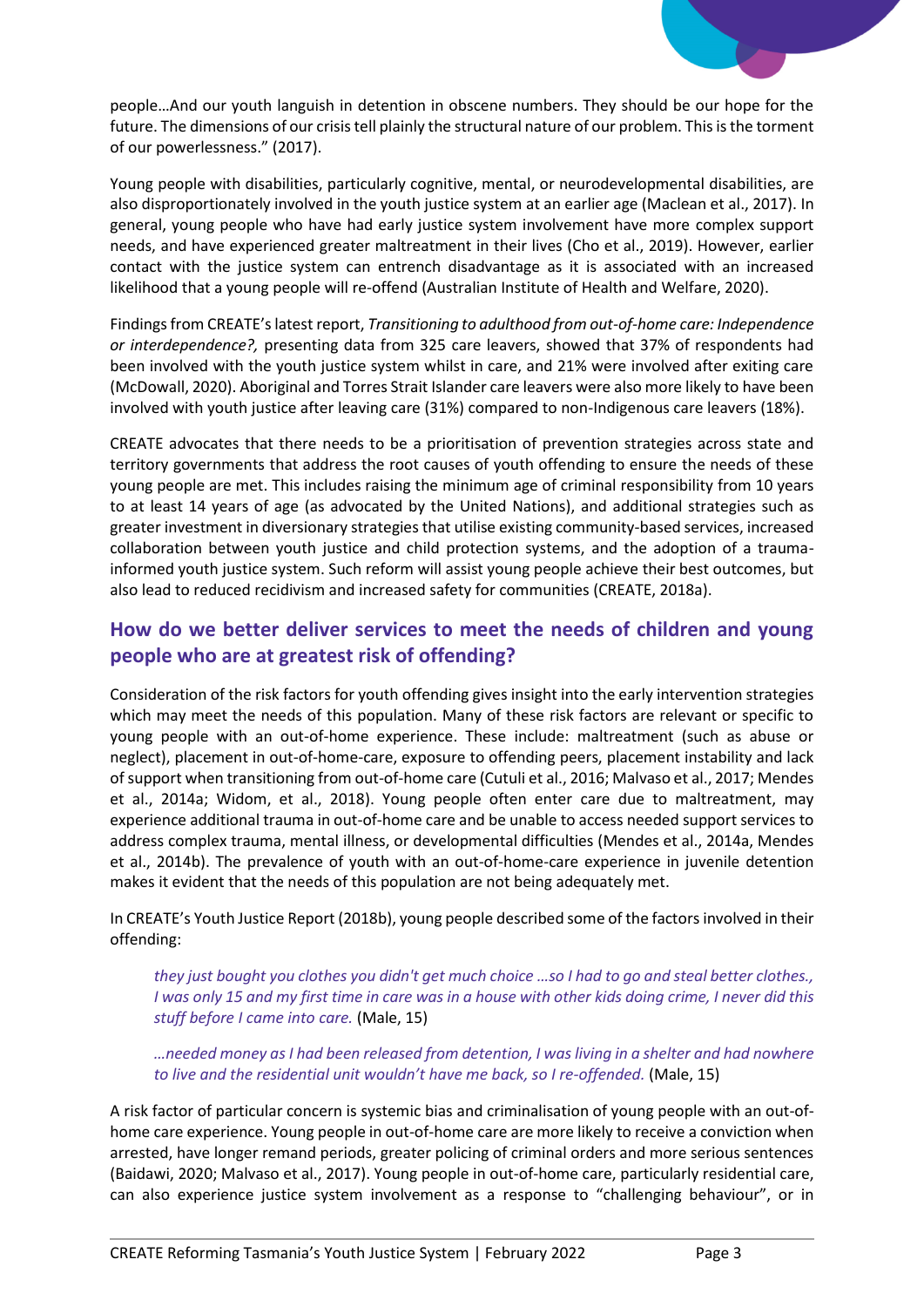

situations which other households would probably not involve police, e.g., minor property damage (Gerard et al., 2019; Staines, 2017; Victorian Legal Aid, 2016). When CREATE spoke to 77 young people about factors involved in their offending, the most frequent theme identified was justice system involvement in actions which may have been tolerated in a family home, e.g., smoking marijuana in a residential unit and a young person charged with trespassing for entering the office area of a residential accommodation.

*Police were called out to the residential facility because I was using bad language towards the workers* (Female, 14)

*There was new workers on and they didn't know how to deal with me and my brother arguing and escalated the situation. Me and my brother had a fight and I did property damage.* (Male, 16)

The involvement of police officers in relatively minor incidences for young people in out-of-home care may indicate that some residential workers, foster and kinship carers are having difficulty supporting the young people in their care. Research shows that the complex trauma that many young people in out-of-home care have experienced can affect neurobiological development, e.g., a young person's ability to regulate emotions and cope with stress (Kezelman & Stavropoulous, 2016). While this can manifest in distressing ways ("challenging behaviour"), trauma-informed approaches can provide young people with more sustainable tools to cope rather than punishment (Buffington, et al., 2010). In CREATE's National Youth Justice Report, young people expressed that they felt unsupported before, during, and after their contact with the justice system and identified lack of support as a factor in their offending.

*If I had more adult support prior to that time I might not have felt the need to get so drunk.* (Female, 17)

*I don't think they get trauma or behaviours expressed by children and young people in care so there isn't a lot of understanding towards them. It's a lot about punishment rather than rehabilitation. It's more you did the wrong thing regardless of the reasons behind it.* (Female, 15)

*There is a reason why young people offend...more often than not it's a call for help* (Female, 14).

*The residential workers should have been a bit more trained to deal with us. We would often get new workers every day, so they didn't really know us.* (Male, 16)

*(I would have liked) More support from my carer and caseworker to talk through feelings about why it happened and how I felt after.* (Male, 14)

### **CREATE recommends:**

- Government funding and support for carers, caseworkers, and other professionals in contact with young people in out-of-home care to be provided with training in trauma-informed approaches and de-escalation. This may include planning surrounding the identification of "triggers" for young people and the early provision of specialist support services, e.g., mental health support, occupational therapy or other allied health support.
- The development of a shared policy between out-of-home care providers and police departments regarding when police involvement is necessary, particularly in minor incidences in residential care, to ensure that young people are not having contact with police that would not occur in other family environments.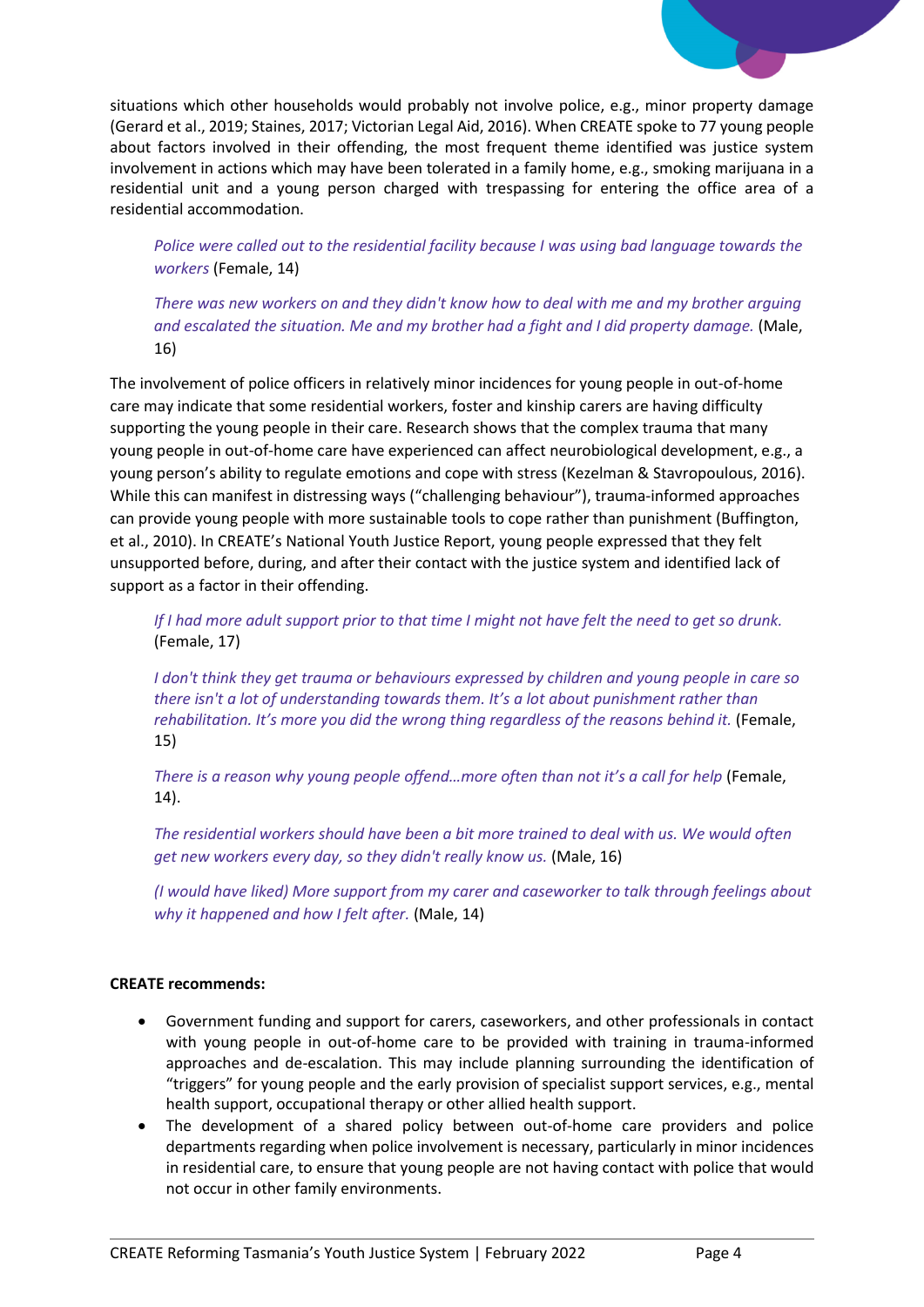# **How might police be better supported to deliver diversionary processes for young people with an out-of-home care experience?**

Police officers are usually a young person's first contact with the justice system. However, relationships between young people and police officers are often adversarial and hostile (Richards et al., 2019). Negative interactions between young people and police can engrain attitudes about the other, which affect behaviour; for example, young people who expect to be treated unfairly by police officers may respond to them with hostility. This, in turn, can affect the behaviour of police officers. Concerningly, this dynamic affects young people's access to diversion options, as police officers use their discretion to assess whether to deliver diversion, and make these decisions in part based on a young person's attitude (Green et al., 2020).

When CREATE interviewed 195 young people with a care experience who had experience with the justice system (either as offenders, victims, because they were absent from placement, or another crisis), young people frequently commented on negative interactions with police officers and the lasting emotional consequences of these interactions. Young people most frequently described feelings of disrespect, humiliation, and fear and some described police officers using excessive force. Moreover, when asked if anything would make their experience with the justice system better, the most frequent response among young people was that they would like more empathy and less antagonism from police officers (CREATE, 2018b).

*I felt l was treated unfairly. The police dragged me by my hair out of the vehicle… I was scared, I did not want to be there, I was sedated. I woke up in a nappy and t-shirt … That experience made me feel scared and degraded, I felt helpless. I was just a child, I had no authority and felt like it was my resi worker's words over mine.* (Female, 17)

*They made me feel like a bad person, I don't know why someone didn't just sit down and talk to me about what was going on and why. I had no support, no one cared. If they had asked me why I could have told them why I was doing it and it might have been able to be fixed earlier.*  (Male, 15)

*The police should be trauma informed when dealing with young people. I was only one young person acting out, I didn't need four officers sitting on me…* (Female, 14)

*If the police had treated me with more respect and not like a violent criminal and handled me like one, then I would have been more calmer.* (Male, 17)

Research shows that police officers' views of young people and of diversionary processes affect their discretionary decision-making, and therefore can affect the outcomes for young people (Green et al., 2020; Vera Sanchez & Adams, 2011). Green and colleagues found through 25 in-depth interviews that while police officers generally thought that youth offenders had complex needs that required support through diversion options and referral, they experienced barriers to offering diversion such as heavy workloads and lack of training and knowledge. Additionally, some police indicated they were more likely to give leniency for young people who they thought had better prospects in mainstream education/work, young people who expressed remorse, or had a pleasant attitude. For example, a police officer spoke about an "ideal" young person to deliver diversionary processes to, "He's going through his HSC, he's looking for a career—you know, he's not a dropkick. He's not a troubled youth…That's exactly what the Young Offenders Act is designed for." (Green et al., 2020, p. 10). Unfortunately, beliefs among police officers that more privileged young people are more deserving or will receive more benefit from diversion means that the young people who need support most are excluded. Police officers relying on stereotypes about who is a "troubled youth" may also account for research showing that First Nations young people are less likely to receive diversion options than non-Indigenous young people (Cunneen et al., 2021). Additionally, if police officers make decisions about diversion based on young people's attitude or demeanour, young people who have complex trauma,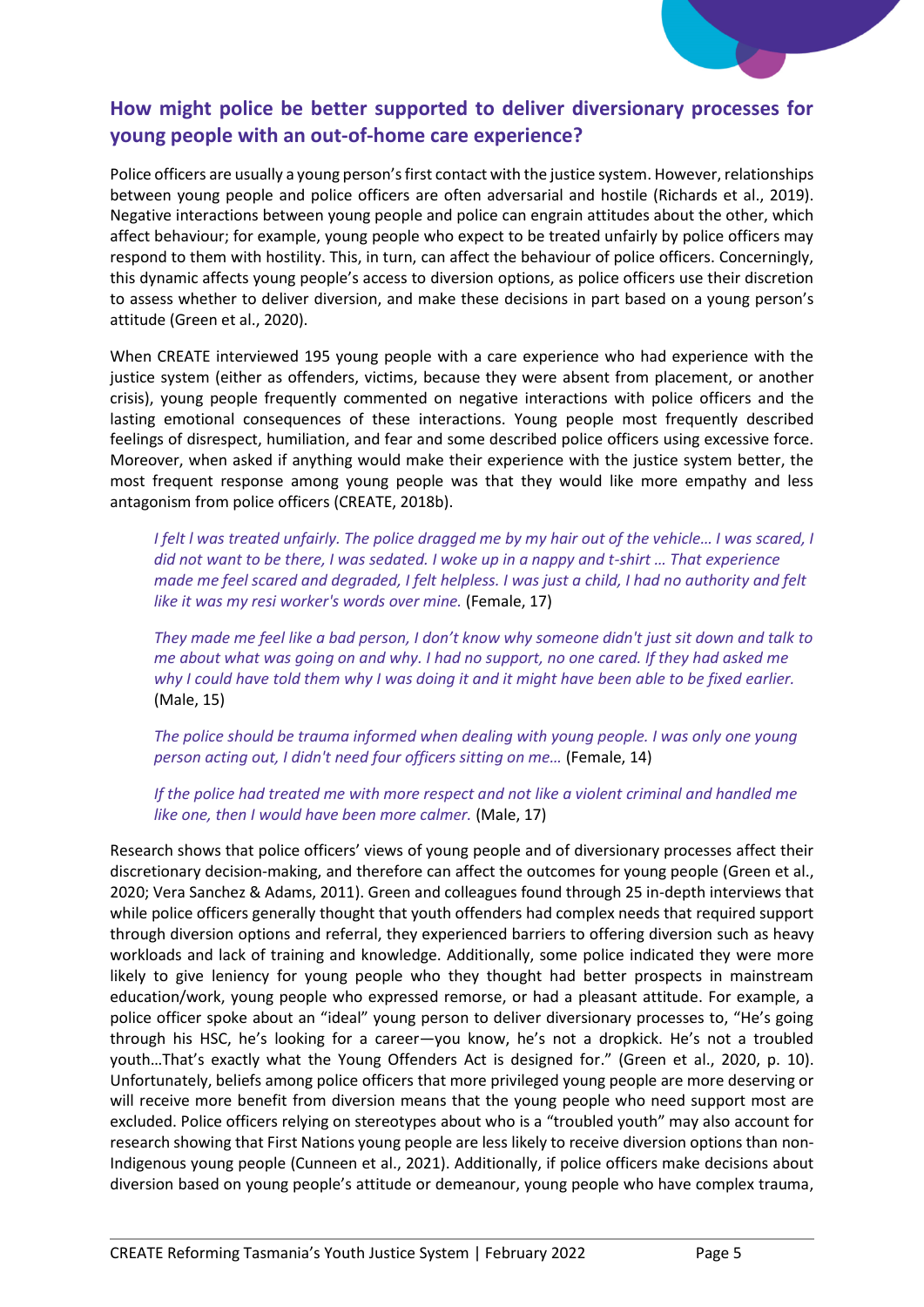

disabilities, and those who have difficulty with emotional regulation are more likely to be excluded from diversion options.

*We were treated as criminals by default. I had a lot of dreams and looking into doing courses and doing things to better my life. I feel that the police and courts contributed to making me feel like crap by not listening to me - I was just another resi kid in their eyes.* (Female, 17)

*They were abrupt, no discussion on what the issue was or why I did what I did, they just charged me without even thinking about talking to me… I was another welfare kid running around that they didn't have the time or respect for which just made me act up even more.* (Female, 15)

#### **CREATE recommends that:**

- Police officers receive additional training about youth specific trauma-informed practice, complex needs, and de-escalation. Police officers and staff may also require information about diversion and support services, including their aims and benefits to increase staff's motivation to refer young people.
- Police officers keep records of young people they choose to provide diversion options to and those they don't, in order to improve equitable access for First Nations young people, those in out-of-home care and young people experiencing other disadvantages. This could be used to engage in reflective practice regarding police officers' attitudes towards young people.
- Governments fund the implementation of Youth Specialist Officers in police departments.
- Governments ensure that diversionary programs are available at all points of the justice system.
- Aboriginal and Torres Strait Islander elders be formally involved in decisions about whether to include diversion options for young people and are invited to be leaders in diversion programs for First Nations young people (Cunneen et al., 2021).

### **What might a therapeutic youth justice court look like?**

Despite the higher likelihood of young people who have contact with the youth justice system having experienced complex trauma, many characteristics of youth justice court are not trauma-informed. Research has shown that young people strongly value feeling respected, included and listened to in the justice process, regardless of the final outcome (Commonwealth of Australia, 2017). Unfortunately, youth justice court often uses complex language and adversarial processes which can exclude and retraumatise young people (Gal, 2006; Quas & Goodman, 2012). In CREATE consultations, young people have described fear and worry related to not understanding what was happening (CREATE, 2018b).

*They took my fingerprints. That made me felt violated. No one was explaining anything. I didn't tell them anything because they were against me not with me.* (Female, 15)

*I was quite freaked out throughout the whole process because I didn't know what was going to happen.* (Female, 9)

*The process between being arrested and my court date. I had no idea what was going on.*  (Male, 17)

*(The lack of communication felt) Like you are being left behind again, like when you are coming into care.* (Female, 14).

Moreover, despite the complexities of justice processes, young people with an out-of-home care experience are often unsupported when they are questioned by police and in youth justice court. In CREATE's National Youth Justice Consultation, 40% of young offenders reported having no support during initial contact with police and 19% reported no support person during court, including a lawyer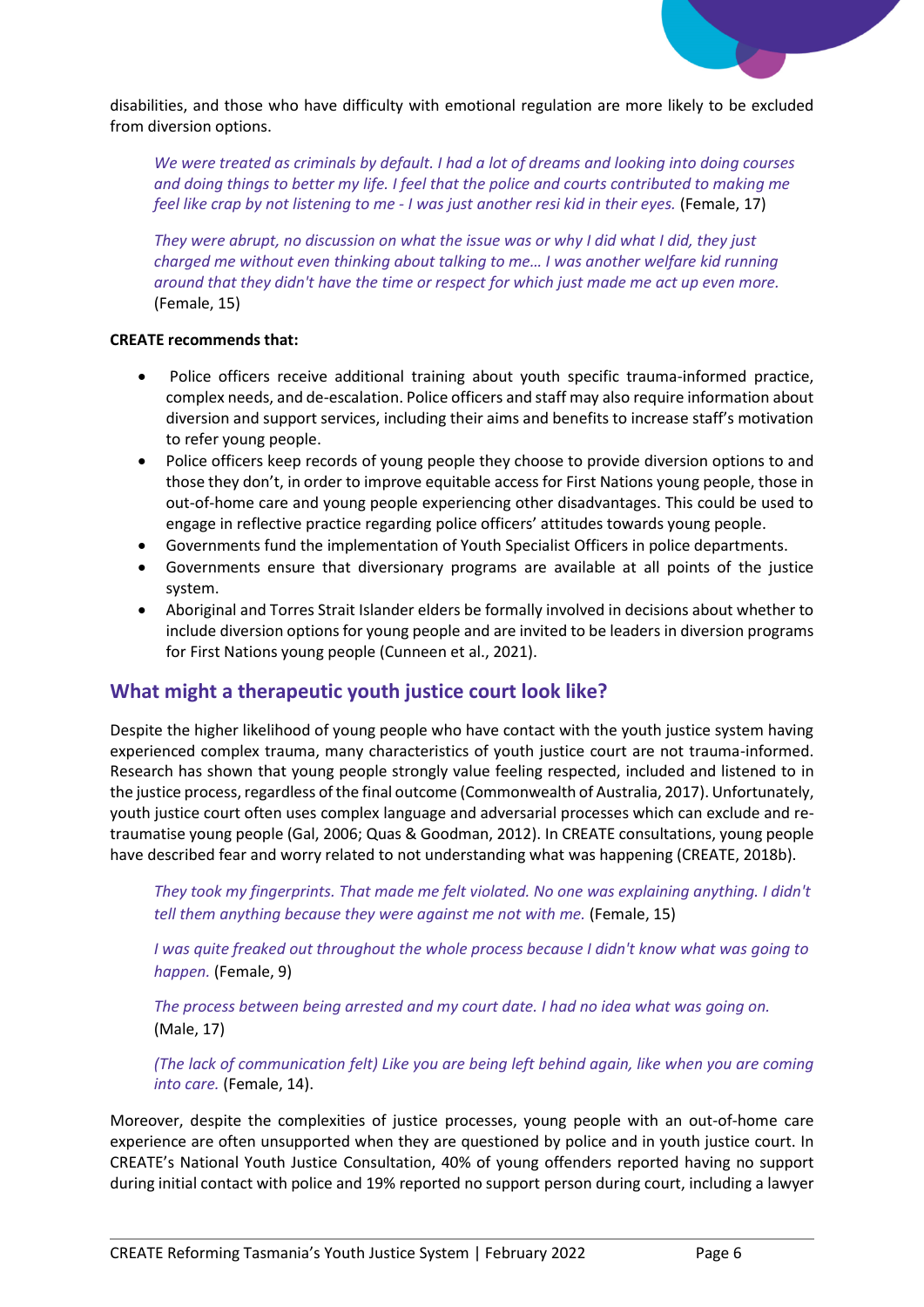

(CREATE, 2018b). Moreover, some young people perceived that the "support" person who accompanied them was not supportive at all.

*It would of helped a lot to have a support person with me while I spoke with the police.*  (Female, 12)

*Me, myself and I, except when they interviewed me and they got an independent person to witness it, but they did not really help me.* (Female, 14)

CREATE recommends the adoption of trauma-informed approaches in youth-justice courts. Traumainformed approaches involve recognition that complex trauma affects a young persons' development and ability to cope with stress and that some offending behaviours may serve protective purposes. Therefore, when young people exceed their capacity to cope with overwhelming circumstances, automatic "survival" responses can override the ability to consider the threat of punishment, e.g., becoming frightened by a police officer while being arrested and striking them (Randall & Haskell, 2013). Practices which may be utilised in youth-justice court include: empowering, non-judgemental language and providing young people clear, developmentally appropriate explanations of what is happening. Trauma-informed approaches reduce the stress associated with justice-system involvement, increase cooperation and make police interviews and court less likely to be traumatising for young people (Kezelman & Stavropoulous, 2016).

### *There is a reason why young people offend, we need professional workers, police and lawyers who understand why young people offend, more often than not it's a call for help.* (Female, 14)

CREATE is concerned that children and young people as young as twelve are reporting having interviews with police officers or going to youth justice court unaccompanied by a supportive adult. Research has identified interagency confusion and lack of information sharing as a factor in circumstances where young people are unsupported in youth justice contact (Mendes et al., 2012). Moreover, an "interview friend" is not a legal requirement in all Australian states and territories when children are questioned by the police, including Tasmania. Despite the Federal *Crimes Act 1914* (2021) stating that young people under 18 years must having an "interview friend" with them during questioning by police officers (if suspected of a Commonwealth Crime), Tasmania's *Youth Justice Act 1997* only states that if practicable a young person's guardian should be notified of the young persons' arrest. This does not guarantee that a child or young person will be accompanied by an adult support person when questioned by police officers in Tasmania. The *Youth Justice Act 1997* (TAS) would certainly be strengthened and more aligned with trauma-informed approaches if this were changed.

#### **CREATE recommends:**

- The adoption of trauma-informed training and practices for all youth court professionals.
- The development of clear policies and procedures between child protection, youth justice, and community service agencies regarding who is responsible for supporting young people in each step of the youth justice process, i.e., police interviews, court proceedings, visits in detention etc. This may involve sharing information as necessary.
- Review of the *Youth Justice Act (1997),* specifically regarding whether additions should be made which explicitly require young people under 18 years of age to be accompanied by an adult support person when interviewed by police officers.

### **Conclusion**

Thank you again for the opportunity to provide comment on the upcoming reforms in the Tasmanian youth justice system. Youth justice is a complex field that requires integrated, sustained support from Governments, and approaches which are evidence based and informed by young people's experiences. CREATE welcomes the leadership the Tasmanian government is taking with this reform.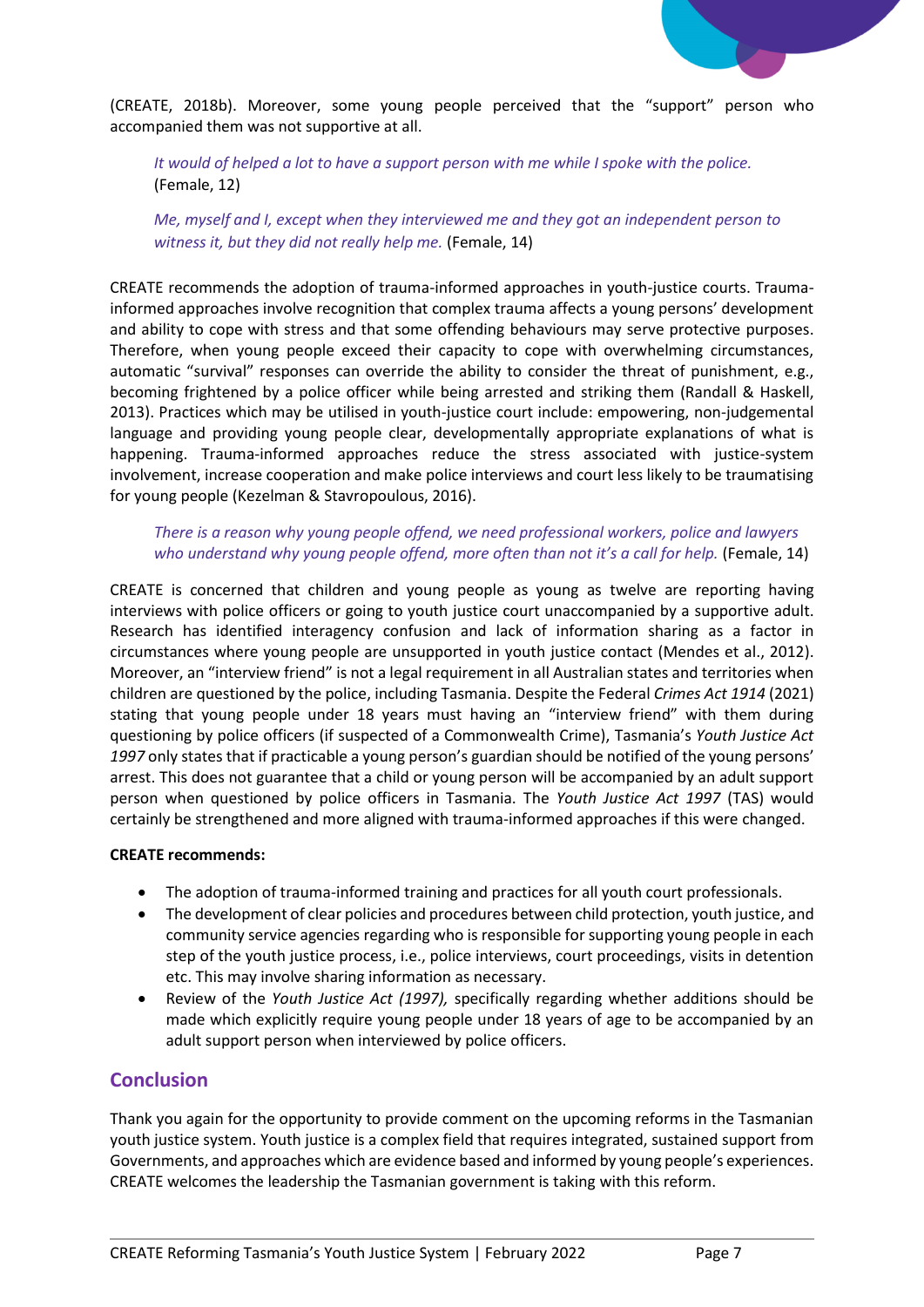

Should you have any questions or require additional information, please do not hesitate to contact Dr<br>Joseph McDowall, Executive Director (Research) CREATE Foundation E: (Research) [joseph.mcdowall@create.org.au](mailto:joseph.mcdowall@create.org.au)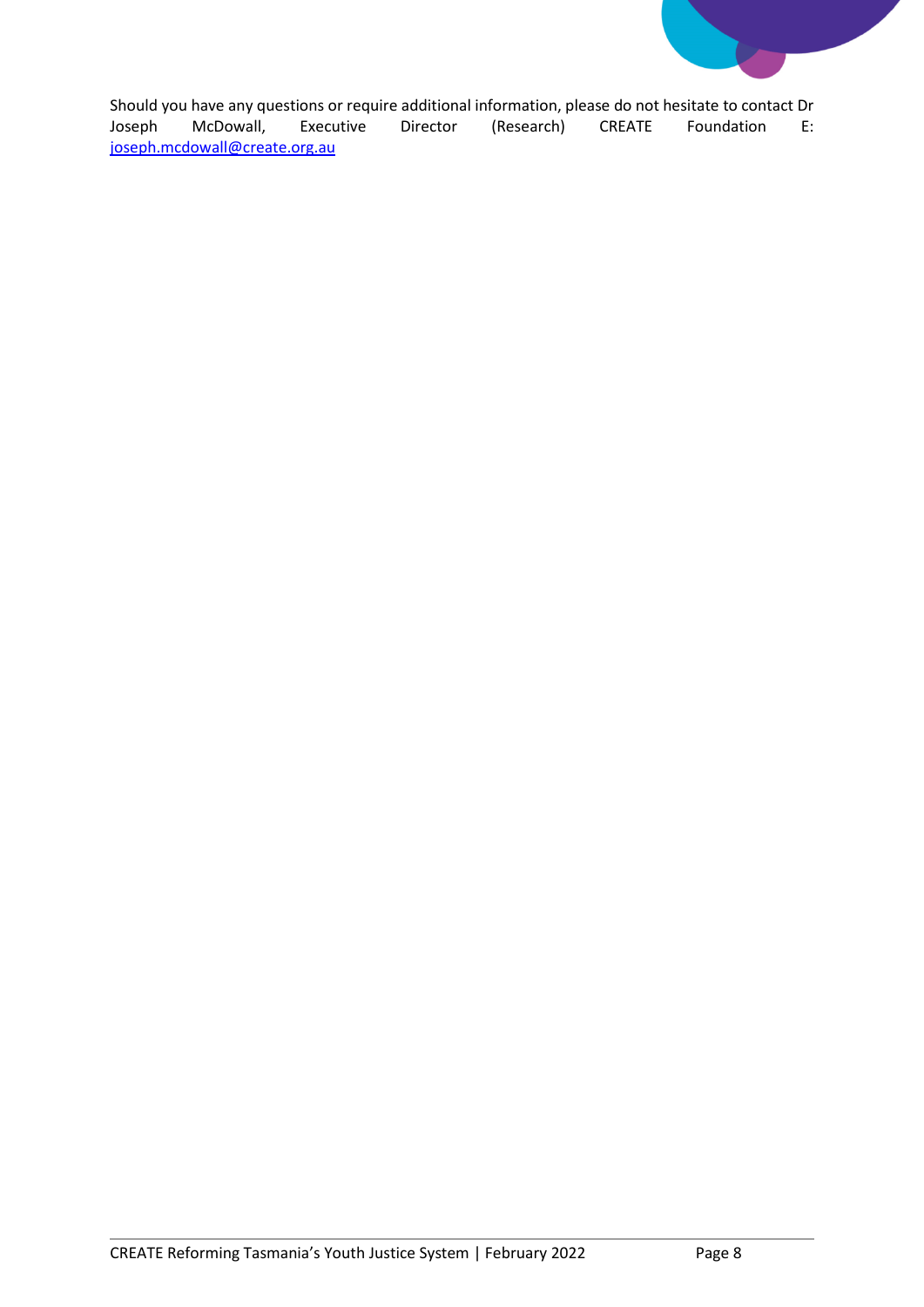

# **References**

- Atkinson, B. (2018). *Report on youth justice.* Queensland Government. http://www.cyjma.qld.gov.au/resources/dcsyw/youth-justice/reform/youth-justicereport.pdf
- Australian Institute of Health and Welfare. (2020). *Young people under youth justice supervision and in child protection 2018-19.* AIHW. https://www.aihw.gov.au/getmedia/8442b61a-f3b9- 4741-a5d7-75023cb0cd19/aihw-csi-28.pdf.aspx?inline=true
- Baidawi, S. (2020). Crossover Children: Examining Initial Criminal Justice System Contact Among Child Protection-Involved Youth. *Australian Social Work*. 73:3, 280 -295. <https://doi.org/10.1080/0312407X.2019.1686765>
- Bailey, C., Klas, A., Cox, R., Bergmeier, H., Avery, J., & Skouteris, H. (2019). Systematic review of organisation-wide, trauma-informed care models in out-of-home care OoHC settings. *Health and Social Care in the Community, 27*(3), e10–e22.
- Baldry, E., McCausland, R., Dowse, L., McEntyre, E., & MacGillivray, P. (2016). 'It's just a big vicious cycle that swallows them up': Indigenous people with mental and cognitive disabilities in the criminal justice system. *Indigenous Law Bulletin*, 8(22), 10–16.
- Buffington, K., Dierkhising, C. & Marsh, S. (2010). Ten Things Every Juvenile Court Judge Should Know About Trauma and Delinquency. *Juvenile and Family Court Journal, 61*, 13–23. 10.1111/j.1755-6988.2010.01044.x
- Cho, M., Haight, W., Choi, W. S. Hong, S., & Piescher, K. (2019). A prospective, longitudinal study of risk factors for early onset delinquency among maltreated youth. *Children and Youth Services Review*, *102*, 222–230.
- Commonwealth of Australia. (2017). *Royal Commission into Institutionalised Responses to Child Sexual Abuse*. Australian Government Publishing Service. <https://www.childabuseroyalcommission.gov.au/final-report>
- CREATE. (2018a). *Position Paper: Youth Justice.* CREATE Foundation. https://create.org.au/wpcontent/uploads/2021/08/PP\_Youth-Justice.pdf
- CREATE. (2018b). *Youth Justice Report: Consultation with young people in out-of-home care about their experiences with police, courts and detention*. CREATE Foundation. <https://create.org.au/wp-content/uploads/2021/04/Youth-Justice-Report-Standard-2018.pdf>
- Crimes Act 1914 (2021). *s23K*. https://www.legislation.gov.au/Details/C2021C00127
- Cutuli, J. J., Goerge, R. M., Coulton, C., Schretzman, M., Crampton, D., Charvat, B.J., … Lee, E. L. (2016). From foster care to juvenile justice: Exploring characteristics of youth in three cities*. Children and Youth Services Review, 67,* 84–94.
- Cunneen, C., Russell, S., Schwartz, M. (2021). Principles in diversion of Aboriginal and Torres Strait Islander young people from the criminal jurisdiction*. Current Issues in Criminal Justice*, *33*(2), 170–190. https://doi.org/10.1080/10345329.2020.18113386
- Gal, T. (2006). Victims to partners*: Child victims and restorative justice* (Doctoral dissertation). Australian National University, Canberra, Australia. https://openresearchrepository.anu.edu.au/handle/1885/47077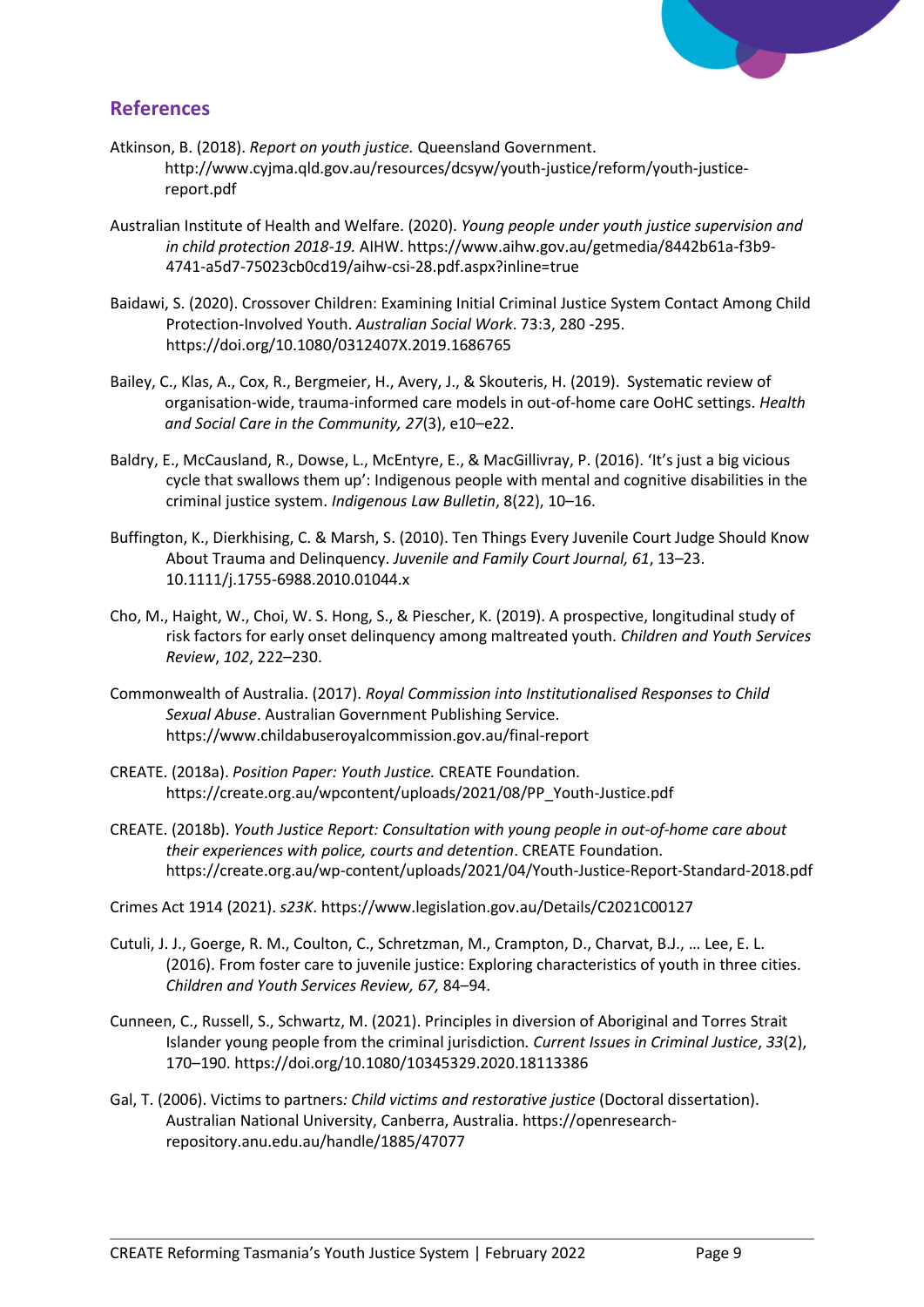

- Gerard, A., McGrath, A., Colvin, E., & McFarlane, K. (2019). "I'm not getting out of bed!" The criminalisation of young people in residential care. *Australian and New Zealand Journal of Criminology, 52*(1), 76–93.
- Green, R., Gray, R. M., Bryant, J., Rance, J., MacLean, S. (2020). Police decision-making with young offenders: Examining barriers to the use of diversion options. *Australian & New Zealand Journal of Criminology, 53*(1), 137–154[. https://doi.org/10.1177/0004865819879736](https://doi.org/10.1177%2F0004865819879736)
- Kezelman, C., & Stavropoulous, P. (2016). *Trauma and the Law: Applying Trauma-Informed Practice to Legal and Judicial Contexts.* Blue Knot Foundation. https://blueknot.org.au/resources/blue-knot-publications/trauma-and-the-law-applyingtrauma-informed-practice-to-legal-and-judicial-contexts/
- Maclean, M. J., Sims, S., Bower, C., Leonard, H., Stanley, F. J., & O'Donnell, M. (2017). Maltreatment risk among children with disabilities. *Pediatrics*. *139*(4), e20161817.
- Malvaso, C. G., Delfabbro, P., & Day, A. (2017). The child protection and juvenile justice nexus in Australia: A longitudinal examination of the relationship between maltreatment and offending. *Child Abuse & Neglect*, *64*, 32–46.
- McDowall, J. J. (2020). *Transitioning to adulthood from out-of-home care: Independence or interdependence?* CREATE Foundation. https://create.org.au/wpcontent/uploads/2021/05/CREATE-Post-Care-Report-2021-LR.pdf
- Mendes, P., Baidawi, S. H., & Snow, P. C. (2014a). G*ood practice in reducing the over-representation of care leavers in the Youth Justice system: Leaving Care and Youth Justice: Phase 3 Report*. Monash University.
- Mendes, P., Baidawi, S., & Snow, P. C. (2014b). Young people transitioning from out-of-home care in Victoria: Strengthening support services for dual clients of child protection and youth justice. *Australian Social Work*, *67*(1), 6–23.
- Mendes, P., Snow, P., & Baidawi, S. (2012). *Young people transitioning from out-of-home care in Victoria: Strengthening support services for dual clients of child protection and youth justice*. https://thehomestretch.org.au/site/wp-content/uploads/2016/08/Mendes-et-al-2012- Young-people-transitioning-from-out-of-home-care-in-victoria-data.pdf
- Quas, J. A., & Goodman, G. S. (2012). Consequences of criminal court involvement for child victims. *Psychology, Public Policy, and the Law, 18*(3), 392–414.
- Randall, M., & Haskell, L. (2013). Trauma-Informed Approaches to Law: Why Restorative Justice Must Understand Trauma and Psychological Coping. *The Dalhousie Law Journal, 36*, 523–533
- Richards, K., Cross, C., Dwyer, A. (2019). Police perceptions of young people: a qualitative analysis. *Police Practice and Research*, *20*(4), 360–375, https://doi.org/10.1080/15614263.2018.1428899
- Staines, J. (2017). Looked after children and youth justice: A response to recent reviews. *Safer Communities*, *16(*3), 102–111.
- Uluru Statement from the Heart. (2017). https://ulurustatement.org/the-statement/view-thestatement/
- Vera Sanchez, C. G., & Adams, E. B. (2011). Sacrificed on the altar of public safety: The policing of Latino and African American youth. *Journal of Contemporary Criminal Justice*, *27*, 322–341